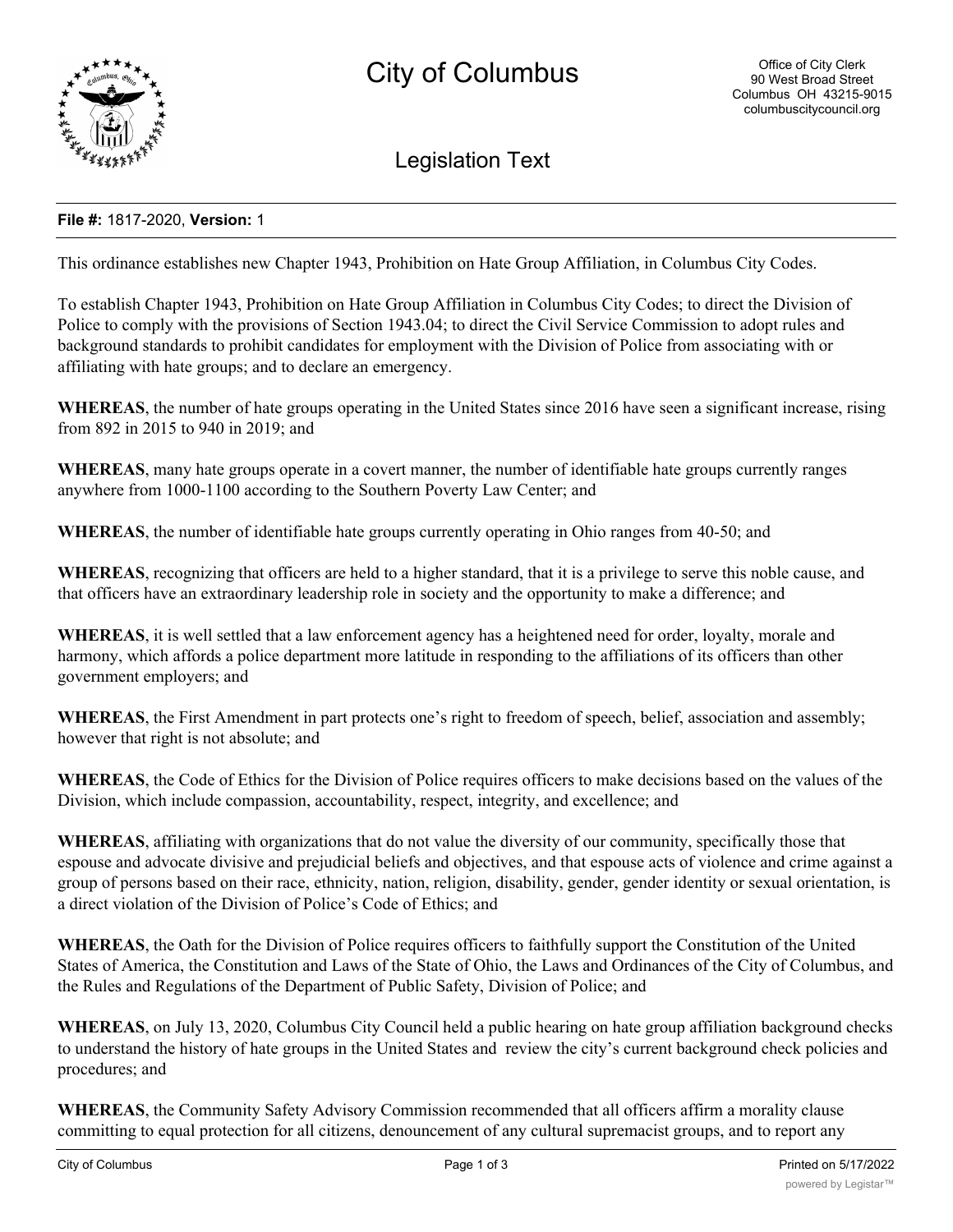# **File #:** 1817-2020, **Version:** 1

### officer's malfeasance; and

**WHEREAS**, public testimony has been given in favor of requiring police officers to denounce all hate groups as a condition of their employment as a police officer; **NOW, THEREFORE,**

## **BE IT ORDAINED BY THE COUNCIL OF THE CITY OF COLUMBUS:**

**SECTION 1.** There is hereby created in Columbus City Codes Chapter 1943 - Prohibition on Hate Group Affiliation, which is as follows:

### **Chapter 1943 - Prohibition on Hate Group Affiliation**

### **1943.01 Definitions**

As used in this section:

- A. "Affiliation" means donating to, being a member of, or participating in activities including attending meetings, social media groups, or rallies organized by or executed on behalf of a hate group.
- B. "Hate group" means any group that advocates for violence or the commission of crimes against a group of persons based on their race, ethnicity, nation, religion, disability, gender, gender identity or sexual orientation.

### **1943.02 Hate group affiliation prohibited**

- A. To mitigate disruption and to maintain loyalty, morale, and harmony with their fellow officers and the community they serve, no candidate for employment, recruit, sworn police officer, or employee of the Columbus Division of Police shall affiliate with a hate group.
- B. This section does not apply to Division personnel when affiliation is necessary for conducting official duties.

# **1943.03 Removal from candidacy**

A candidate for employment with the Division of Police that is determined, under the existing regulations or background standards, by the Civil Service Commission or the Division of Police to have violated Section 1943.02 shall be automatically removed from candidacy.

#### **1943.04 Directives to Division of Police**

- A. The Division of Police shall adopt policies that prohibit sworn officers of the Division of Police and employees of the Division of Police from affiliating with hate groups and shall disseminate those policies to all sworn officers and employees of the Division of Police.
- B. The Division of Police shall adopt an Oath of Office to be administered to new officers at the time of swearing in that includes a prohibition for Division of Police sworn officers from affiliating with hate groups.
- C. The Division of Police shall adopt policies to be incorporated in to the Rules of Conduct and Code of Ethics that prohibit sworn officers of the Division of Police from affiliating with hate groups.

#### **1943.05 Penalty**

Any recruit, sworn officer or employee of the Columbus Division of Police that violates Section 1943.02 is subject to disciplinary action as specified in the governing collective bargaining agreement.